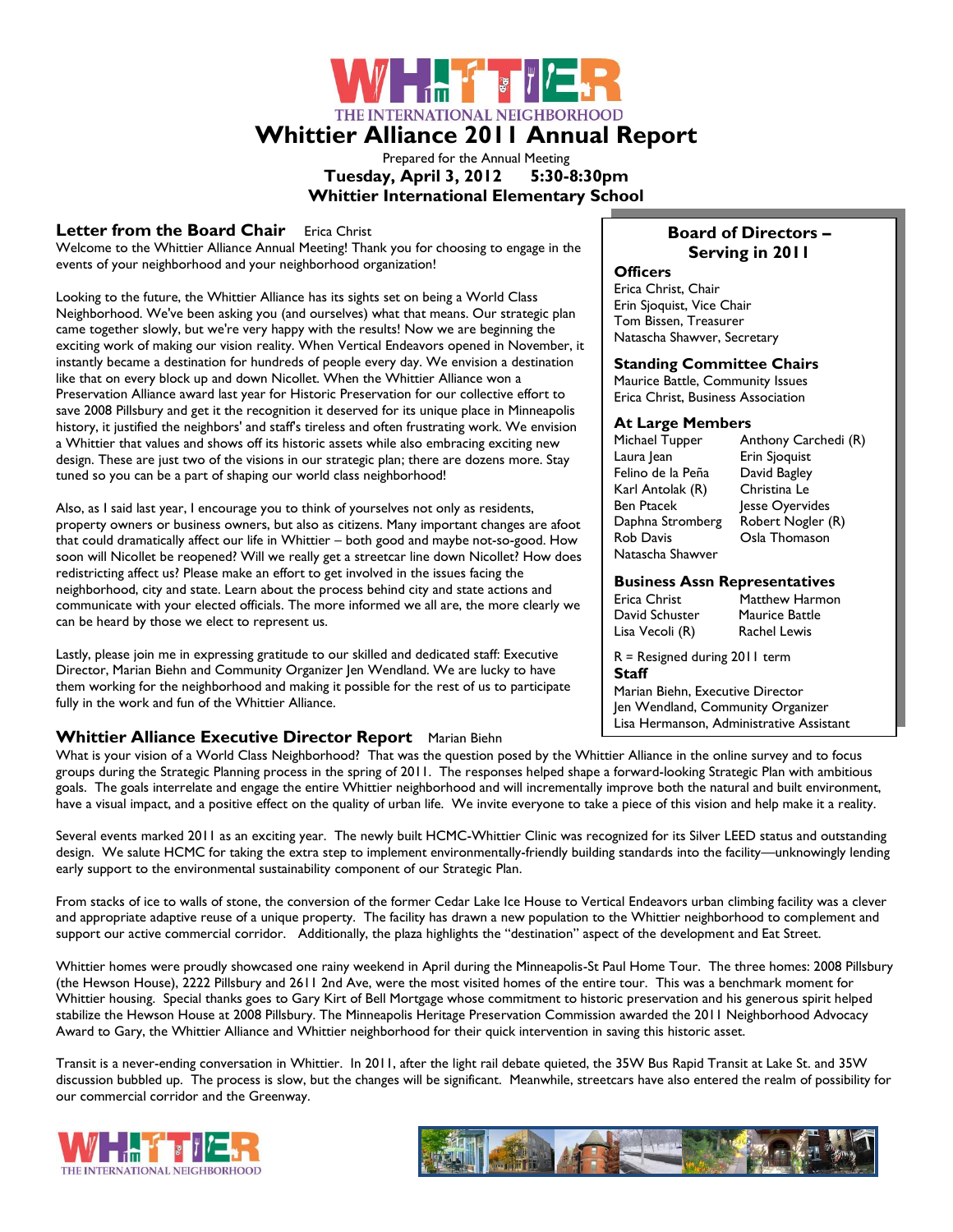As proposals from both internal and external interests come forward, the Whittier Alliance is there for Whittier residents, business owners, and property owners. We aim to keep up with, keep track of, and keep you informed and involved in the evolution of the neighborhood. We focus on incrementally moving forward, improving the vitality and street appeal, and setting standards and goals that add value to the quality of life and property in Whittier. We do it thanks to your participatory and financial support.

My special thanks and gratitude to the Whittier Alliance Board for their thoughtful deliberation and decisions on issues and their support of the Alliance staff. Thanks also to Jen Wendland, our Community Organizer who has learned quickly and works cheerfully. The Whittier neighborhood is ever-evolving. We never lack for interesting projects and enjoy your help in moving the neighborhood forward.

#### **Whittier Alliance Community Organizer Report** Jen Wendland

2011 was an exciting and busy year for the Whittier Alliance and the neighborhood as a whole. I joined the Whittier Alliance as Community Organizer in January and since then, I have had the opportunity to work with and get to know many of the people and organizations that make this neighborhood vibrant. Starting at the time I did, during the final stages of the Strategic Plan, my introduction to the Whittier Alliance was filled with vision, passion, and commitment. I watched this play out with over 100 volunteers who logged hundreds of hours, nearly 30 events, and countless conversations. A huge thank you goes out to all the volunteers and community partners who helped make this last year great—we can't do what we do without the support we get from people like you.

#### **Whittier Alliance partnerships and collaborations in 2011:**  Restorative Justice Community Action 5th Precinct—Minneapolis Police Department Stephens Square Community Organization Law Enforcement Group Minneapolis Home Tour Bolder Options Gardening Matters Faith Based Organizations Minneapolis Park and Recreation Board League of Women Voters 35 W Transit Access-Public Advisory Committee (PAC) **Whittier Alliance 2011 Events** Dog Days of Whittier Community Meeting regarding Level 3 Sex Offenders May Day Soirée Benefit for the Neighborhood Whittier World of World of Whittier Family Fair Neighborhood Clean Up events Greenway Clean up event Theater in the Park National Night Out – 14 parties in Whittier! Youth Field Day- School Supply Give Away Special Election Candidate Forums Multi-neighborhood Wine Tasting Fundraiser Whittier Green Fair Renta

#### **Business Association** Erica Christ, BA Chair

The Business Association meets regularly on the 2nd Wednesday of each month. A different business hosts each meeting, and the starting time morning, lunchtime or late afternoon – is determined by the host business. Each host business has a few minutes in the spotlight at the top of the meeting. It's a great way to get to know our business neighbors, celebrate our successes, and join in supporting our common goals for a vibrant neighborhood.

Meeting topics range from city-wide issues to individual business changes and plans. Big picture and policy topics include: Q & A with the Minneapolis Public Arts Commission, discussion with one of our representatives on the Board of Estimation and Taxation, discussion with our City Councilman about re-opening Nicollet, a parking discussion with Minneapolis Public Works, Q & A with our Special Services staff (both Nicollet Ave. and Lyn-Lake are Special Services districts) and the Whittier Alliance Strategic planning process. In the area of local businesses we had a chance to preview and weigh in on plans for the new Muddy Waters at Lyn-Lake, Lake Wine and Spirits, Vertical Endeavors and the development at 26th and Nicollet among other things. We also had the opportunity to discuss and learn about plans for the immensely successful Open Streets event and the Business Energy Audits available as more businesses embrace environmental sustainability. Additionally, we enjoyed the regular attendance of our 5th Precinct police representatives.

The Business Association took on the project this year of adding an exciting new feature to our whittierbusiness.org website: available commercial properties in Whittier. This page features all storefront and commercial properties in Whittier for lease and for sale, including special features of each property, suggested uses, and contact information. Check it out! www.whittierbusiness.org

We welcomed many new businesses to Whittier, and sadly said goodbye to some old friends. In the current economic climate, it is more important than ever to support your neighborhood independent businesses.

#### **We welcomed the following new businesses**

Honest 1 Auto Salon 25

#### **We said goodbye to some Whittier businesses**



Bruce Goldstein Law Offices Trendie Insurance Colores Koko Café Trendie Insurance Critical Couture **Critical Couture** Critical Couture **Krungthep Thai Cuisine** ThriftyHipster Dunn Brothers-Provisions Pet Doctors Urban Bean Heidi's Restaurant Posh Salon Vertical Endeavors Kharzana **SpingHouse Ministry Center** 

Falls Agency Ly's Donut U+B Architects Hudson Map Mediterranean Deli Uptown Auto Care

Florida Market Seafood Palace Van Gilder Drapes

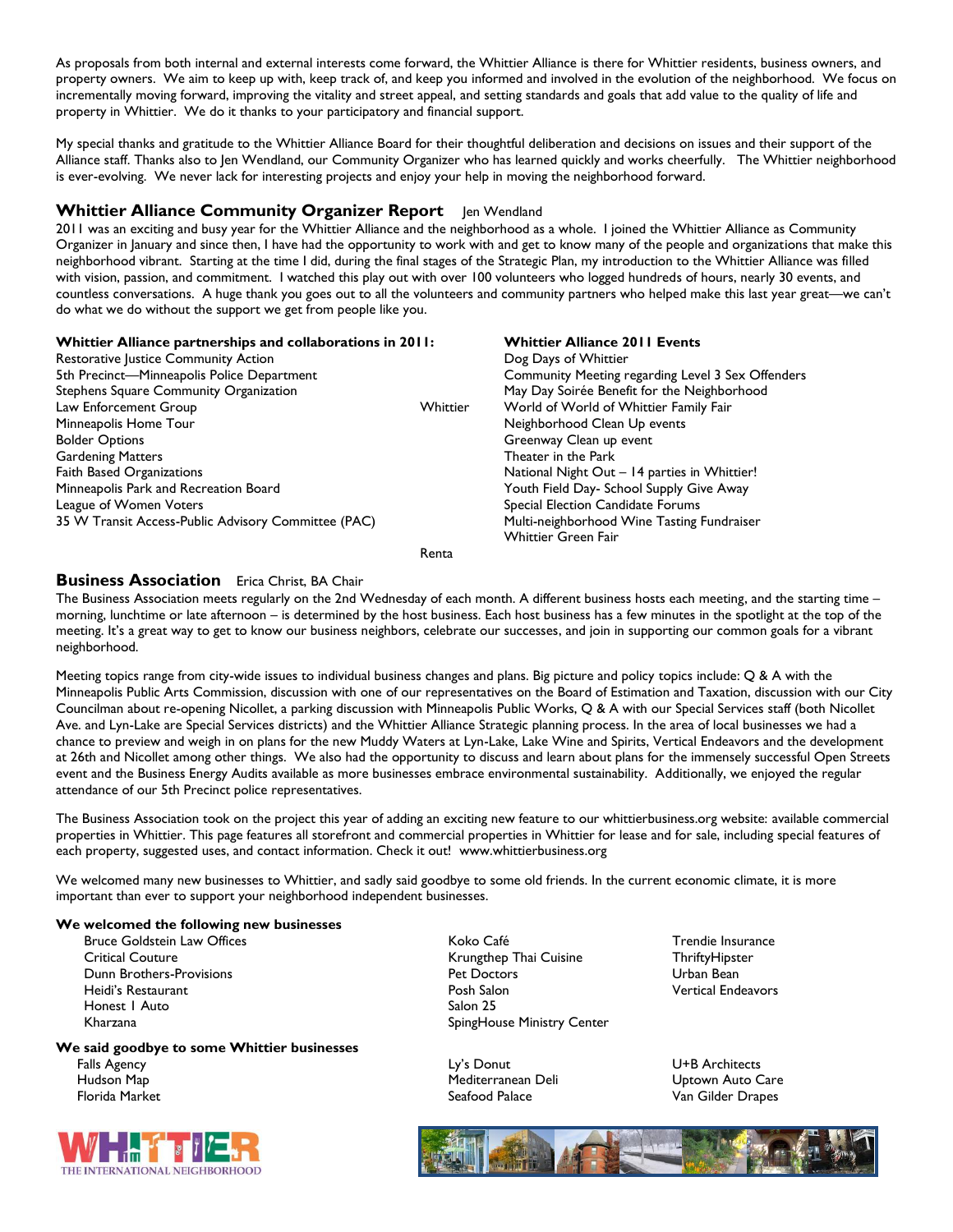We thank our host businesses in 2011: Hennepin County Medical Center's Whittier Clinic, City of Lakes Waldorf School, Old Arizona, the Black Forest Inn, Murals at Lyn-Lake, Java Restaurant, Minneapolis First Seventh Day Adventist Church, Minneapolis College of Art and Design, and Hennepin History Museum.

The Business Association sends up to five representatives to the Board of Directors, two from for-profit businesses, two from non-profit businesses and the BA chair. Thank you to our 2011 Business Association representatives to the Whittier Alliance Board of Directors: For profit: Matthew Harmon, IT Risk, LLC; David Schuster, Lost and Found. Nonprofit: Lisa Vecoli, Minneapolis Institute of Arts; Rachel Lewis, Washburn Center for Children.

Please join us this year! We have many exciting projects in the works. Our group encompasses non-profit and for profit, industrial and service oriented, big institutions and small, family-run stores. Residents and property owners are welcome to attend our meetings as well. Whittier is a great place to live, work and run a business!

#### **Community Issues** – Maurice Battle, Chair

The monthly Community Issues Meeting continues to draw support from residents and individuals interested in continuing to improve the quality of life and livability of the Whittier Neighborhood and hearing about neighborhood topics. The meetings open with community announcements, topic of interest or concern from residents, a report from the Minneapolis 5<sup>th</sup> Police Precinct, updates from Councilman Robert Lilligren, and comments from the Whittier Alliance staff.

We were able to consider the following Development Proposals as well as a number of Informational Presentations regarding issues of interest to Whittier Neighborhood residents:

#### **Development Proposal Reviews**

2933 Lyndale Ave S - Muddy Waters Class E Liquor License and a variance for extended hours 400 W Lake St & 2948 Grand Ave - Lake Wine & Cheese Rezoning, sign variance request and conditional use permit 15 E Franklin Ave- Eat Street Flats - CVS Change in designation of commercial rental space Bike Fixtation at Wedge Coop Variance for outdoor vending sales and extended hours 2401 Lyndale Ave S - Urban Bean Class E liquor license and hours of operation 2719 Nicollet Ave S - Quang Restaurant Sidewalk café and Class E liquor license 14 E 26<sup>th</sup> Street - Eat Street Social Class I Liquor license with live entertainment 19 E 24<sup>th</sup> Street - Passages Housing **Affordable Housing Emergency Shelter Grant funds** 2600 2<sup>nd</sup> Ave S Set back variance request for new garage 2807-09 Pillsbury Ave S - Lyndale Youth Farm and Market Management plan and proposal for a new garden site 2848 Pleasant Ave S - Karmel Village Conditional Use Permit for additional living units 2540 Nicollet Ave S - Vertical Endeavors **Variances** for signage

#### **Informational Presentations**

Whittier Strategic Plan Board of Estimate and Taxation Community Notices regarding Level III Sex Offenders Minneapolis Park & Rec Board Chinese Friendship Garden in Washburn Fair Oaks Park Mississippi Waterfront Park Design Competition Lyndale Ave Open Streets bike/pedestrian day Northern Spark Festival Whittier Historic Preservation Guidelines Midtown Greenway Updates on initiatives Bridging Minneapolis 28th Street & Lyndale Salem Church and Greenleaf 35W Transit Access Project **Hennepin Energy Recovery Center** Ice House Development at 26<sup>th</sup> and Nicollet **Impacts of Minneapolis Fire Fighter cuts** 2010 Census report for Whittier and the City of Minneapolis

# Minneapolis College of Art and Design Campus Signage and Certificate of Appropriateness to alter historic Morrison Building 2612 1st Ave S<br>2528 Nicollet Ave S - Ice House Deli<br>2528 Nicollet Ave S - Ice House Deli<br>2528 Nicollet Ave S - Ice House Deli Class B liquor license with 3 or more live musicians 2937 Garfield Ave S - US Internet Site plan & Conditional Use Permit for communication exchange building 2750 Nicollet Ave S - Marissa's Request for a conditional use permit and variance to expand production area

### **Resource Development** Marian Biehn

The Whittier Alliance depends on fundraising to help supplement the annual budget and allow for expenditures that are not covered by other funding sources. We thank everyone who has financially contributed or has made an in-kind donation to the Whittier Alliance. In a very practical way, your generosity is reinvested into the neighborhood.

| <b>Gross Income from Fundraising in 2011</b>              |          |
|-----------------------------------------------------------|----------|
| May Day Soiree Live & Silent Auction Neighborhood Benefit | \$14.366 |
| Multi-Neighborhood Wine Tasting                           | 500      |
| <b>Fall Solicitation</b>                                  | 6,078    |
| <b>Gross Fundraising Revenue</b>                          | \$20.944 |

The Fundraising Revenue represents financial donations. However, numerous businesses and organizations generously donate goods and services to various Whittier Alliance events. These in-kind donations help defer the cost of an event and are key to fundraising for the Whittier Alliance.



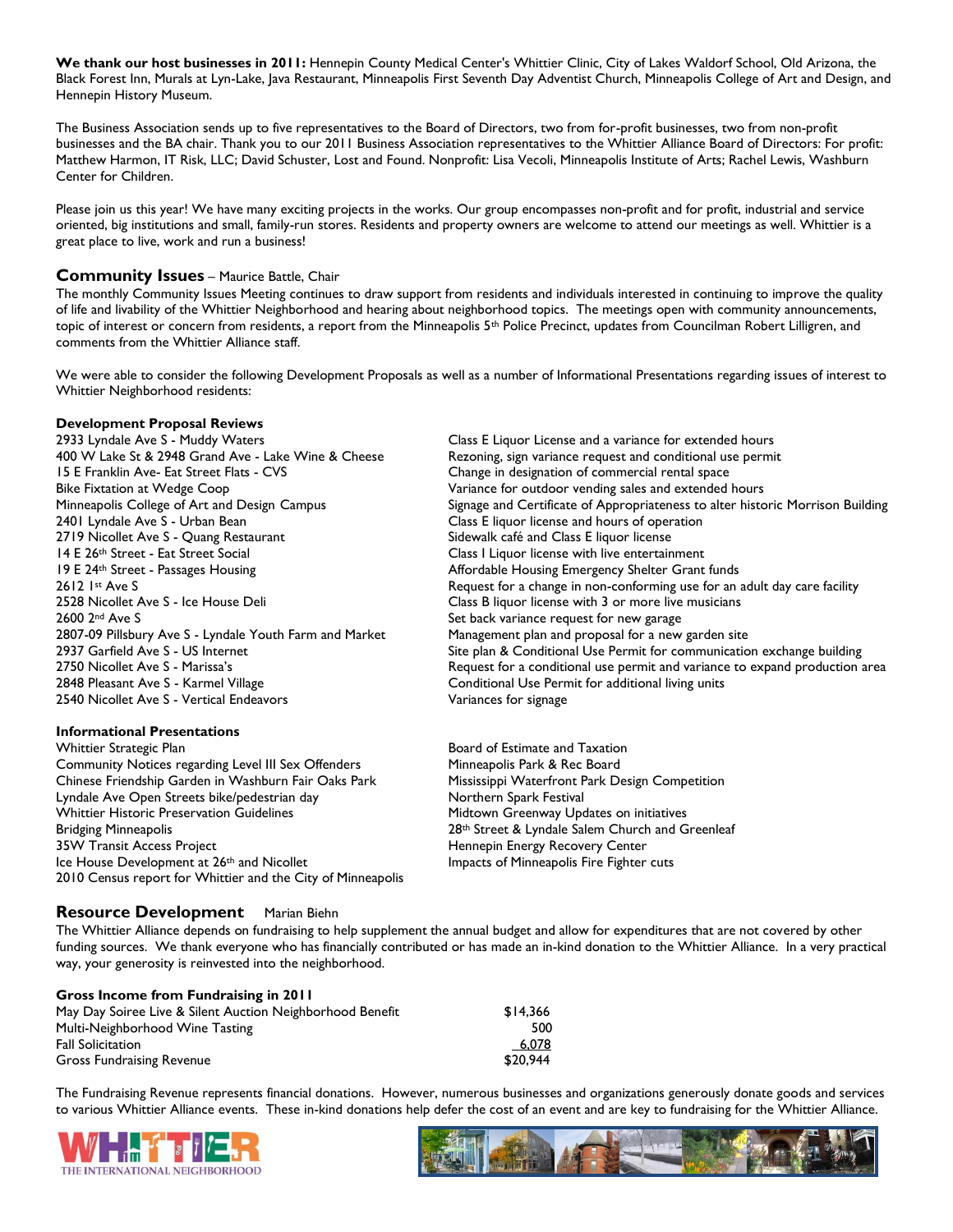#### **Our Generous Contributors in 2011—Thank you!** *Thank you also to our contributors who wish to remain anonymous.*

Alan Ingber Alicia Cameron Allen Blaich Andrea Macias & Justin Russell Andy Baird Andrew Mogendorff Ben Nelson Bill & Deb Mague Clarence & Geraldine Sasse Chuck Sass Charlotte Fitzpatrick Christina Le Christopher Gottshall Dan Weaver David & Dominique Bereiter David Bernstein & Paula Rabinowitz David Minor David Schroth & Laura Jean David Schuster Delroy Calhoun Diane Tvedt

Don Druke Emma Mogendorff Erica Christ Erin Sjoquist Felino de la Pena Giancarlo Casale Jeff & Nancy Shade Jeffrey Spencer Jesse Oyervides Joe Turgeon & Stephanie Weir Justin Kader Kaylen Whitmore Kelly Hill Kevin & Kris Martinson Lana Barkawi & Scott Smith Larry & Maryann Miller Linda Martin Lisa Hermanson Marilyn Caddy Mary Cable Mary Doffing Mary Webster

Maurice Battle Michelle Currier Michelle Easton & Mark Williams Nancy St. John Natascha Shawver Pamela Vardalos Paul Fusa Paula & Cy DeCosse Paula Horan Paulette Will Rebecca Neamy Rob Davis Robert Lenhardt Rodriguez Awad Roger Brake Stan Hale & Janet Loftquist Ted Irgens Tom Bissen Victor& Julie Dorn Verne Greenlee AAUW

Cliché Crawford Merz Anderson Contstruction Creation Audio Electric Fetus Franklin Bank Flower Realty Flowers By Miss Bertha Hennepin Cty Medical Center Irving Properties Kleinman Realty Mint Properties North Haven-BCD Mgmt Old Arizona Collaborative Once Upon a Crime Paramount Master Collision Plymouth Church Neighborhood Foundation Rod Petroleum Rose Manor Apts Wedge Community Co-op 2309 Grand Assoc. Co-op

#### **Neighborhood Revitalization Plan Implementation** Marian Biehn

After 20+ years, the Neighborhood Revitalization Program and future funding from NRP is no longer available. However, Whittier has the remainder of its NRP fund allocation available to support and guide the work of the Whittier Alliance. The oversight of the program contracts has been assumed by Neighborhood and Community Relations – a newly formed department of the City. Until depleted, NRP Phase 2 funds will continue to influence the operations, programs, and initiatives of the Whittier neighborhood. The funds are dedicated to neighborhood-identified priorities of Housing, Safety, Youth, Business and Local Economy and Community Building. With the input and the oversight of the NRP Steering Committee, the Whittier Alliance Board of Directors and NRP, funds were contracted and put to work in the neighborhood.

**Housing**: The Center for Energy and Environment administers Whittier's NRP housing loan funds. The **Rental Rehab and Renewal (3R) Loan** offers a pool of \$633,000 for loans at 3.5% interest for 10 years to both owner and non-owner occupied rental housing in Whittier. The 3R Loan program is a lifeline for rental property owners for critical and curb appeal improvements to rental properties. In 2011 \$10,000 in loans were accessed from this fund. **Single Family Home Improvement Loan** has approximately \$450,000 available to Whittier residents**.** The interest rate is very low and there are no income level restrictions. The loan is open to owner occupied Whittier single family and duplex homes. **Historic Preservation:** Supplemented by a grant from the National Trust for Historic Preservation, a Whittier calendar was published in 2011 for 2012 educating residents and businesses on the ease and benefit of preserving historic architectural details and assets. Photos of historic features of and from Whittier properties, along with narratives and resource links, explained the value of historic preservation. The calendars were delivered to 8000 homes and businesses. They also provided practical information about Whittier and ways to engage in the Whittier neighborhood.

**Business & Local Economy:** No loan funds are currently available through the NRP funding. However, Whittier's NRP operating funds support the outreach activities of Whittier Business Assn. and help put businesses in touch with resources. NRP funds also subsidized the coordination and editing of 8,000 Whittier Dining Guides, as well as the distribution to downtown hotels and concierge desks.

**Whittier Alliance** 10 East 25<sup>th</sup> Street Minneapolis, MN 55404 **Email:** [info@whittieralliance.org](mailto:info@whittieralliance.org) [www.whittieralliance.org](http://www.whittieralliance.org/)

**Community Building and Safety:** The Whittier Alliance sponsored neighborhood events such as Dog Days, Block Club Potluck, the Ice Cream Social at Clinton Field Park, Theater in the Park, the Green Fair and the Fall Clean Up which brought people together within the neighborhood. **Block and Apartment Clubs** received grants from the NRP Safety funds to sponsor National Night Out parties. **Safety** is a primary concern, and the Whittier Alliance tracks crime stats and participates in the Law Enforcement Group (LEG) as an effective tool in crime prevention. Neighborhood impact statements are regularly submitted to the court system on chronic offenders. Homes and businesses have received partial grants for **graffiti removal and prevention,** and free graffiti removal supplies have been made available to Whittier residents and businesses.

**Youth:** Youth programming funds provided **swimming lessons** for 80 Whittier youth in the summer of 2011. **Youth micro grants** were awarded to Old Arizona and Jabbok Family Services for after school programs, Whittier Park for Language & Culture Camp offered by Mpls Park and Building Community With In a tutoring program for Somali youth. **Youth Field Day** provided a range of athletic events for 60 Whittier youth ages 4 to 12 in August in Whittier Park.

**Implementation**: The Whittier NRP implementation funds support the operations of the Whittier Alliance. Operational expenses include: rent, utilities, communications (phone, copy machine, flyers, postage, etc). The Whittier Alliance operates on a very lean budget. See the budget insert for all income and expenses.

**Phone:** 612-871-7756 **Stay Informed:** For timely updates on neighborhood meetings **Fax:** 612-871-0650 and events, sign up for the Whittier e-groups by going to



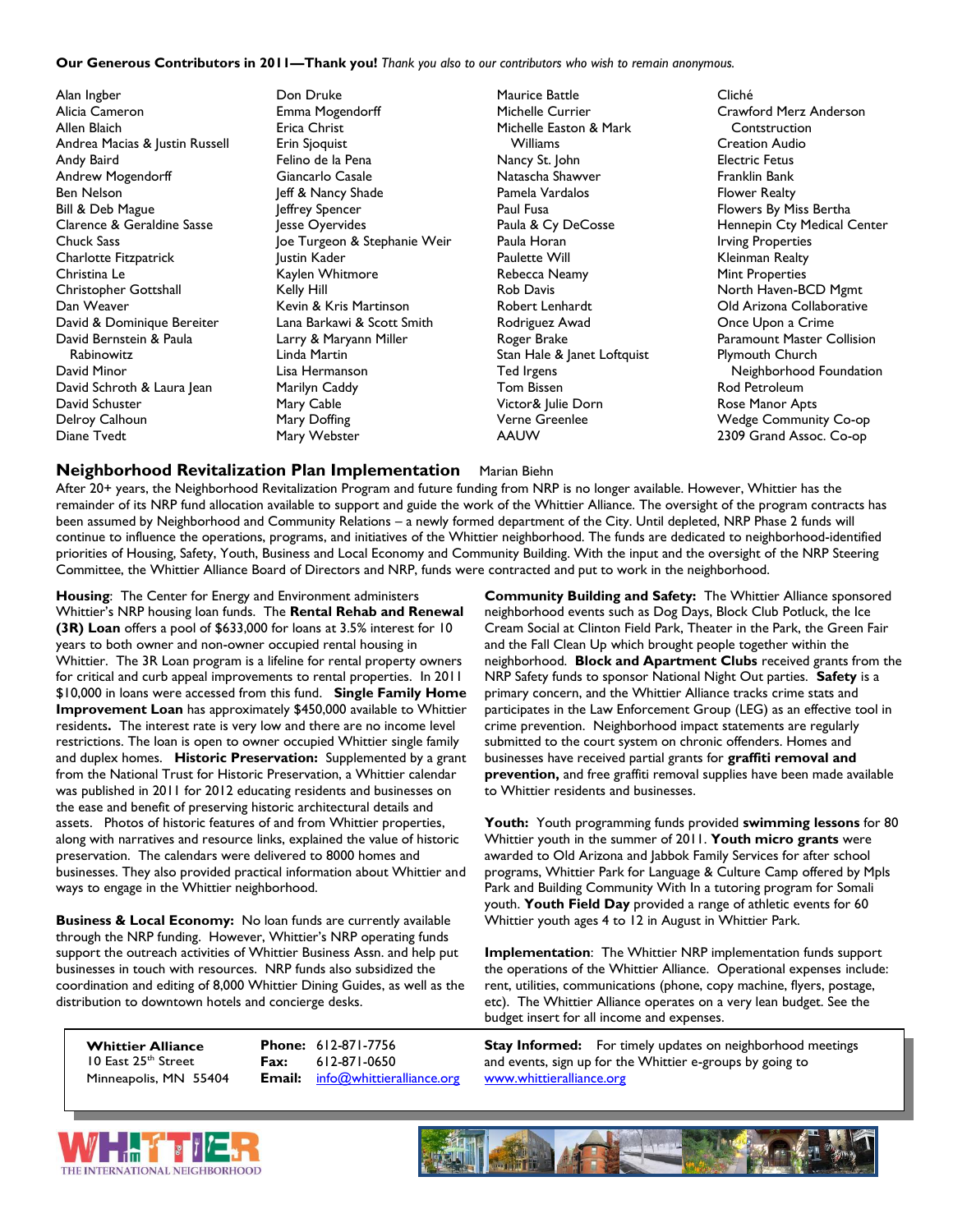**Finance Committee, Tom Bissen**: On a monthly basis the Finance Committee meets to review the income and expenses of the Whittier Alliance with our accountant. All incoming funds and invoices are identified with an account number to track against the annual budget. Professional oversight of the Whittier financials is provided by Petersen Petrik Certified Accountants. In 2011 an audit of the 2010 Whittier Alliance financial position, activities, functional expenses and statement of cash flow and an audit of the accounting practices and procedures was performed by an independent consultant of the Neighborhood Revitalization Program. The audit showed the Whittier Alliance was in compliance. A copy of the State Auditors Report is available in the Whittier Alliance office.

#### **WHITTIER ALLIANCE January – December 2011 Financials**

#### **ORDINARY INCOME/EXPENSES**

#### **INCOME**

| <b>TOTAL INCOME</b>                  | \$163,594 |
|--------------------------------------|-----------|
| Interest Income                      | 109       |
| Miscellaneous Income (Refunds)       | 253       |
| Other Donations & Event Registration | 1.300     |
| <b>Whittier Alliance Fundraising</b> | 20,944    |
| Citizen Participation Program        | 50.623    |
| NRP Phase II Funds                   | 90.365    |

#### **EXPENSES**

| Personnel Expenses                                                   | \$88,442       |
|----------------------------------------------------------------------|----------------|
| Mileage                                                              | 3              |
| <b>ADP</b>                                                           | 1.807          |
| <b>Professional Services</b>                                         | 15,725         |
| <b>Bank Fees</b>                                                     | $\overline{2}$ |
| Copier                                                               | 3,570          |
| Computer                                                             | 3.866          |
| Printing                                                             | 7,444          |
| Food/Beverages                                                       | 129            |
| Fees, Licenses, Permits, Donations                                   | 658            |
| Insurance-Liability/Workers Comp                                     | 1.154          |
| <b>Operating Expense</b>                                             | 11.669         |
| Office Supplies/Furniture                                            | 2,329          |
| <b>Bulk Mail/Postage Meter Expenses</b>                              | 3,388          |
| Recognition-Volunteers/Staff                                         | 428            |
| <b>Community Meetings</b>                                            | 1,266          |
| Misc Training, Community Events &<br><b>Housing Related Expenses</b> | 128            |
| Fundraising                                                          | I.I78          |
| <b>TOTAL EXPENSE</b>                                                 | \$143,186      |
| <b>NET ORDINARY INCOME</b>                                           | \$20,408       |

#### **BALANCE SHEET As of December 31, 2011**

#### **ASSETS**

| <b>Current Assets</b><br><b>Bank Accounts</b>                                     | \$172,633                    |
|-----------------------------------------------------------------------------------|------------------------------|
| <b>Accounts Receivable</b><br><b>COIN Retainer</b><br><b>Total Current Assets</b> | 31,929<br>1,000<br>\$205,562 |
| <b>Fixed Assets</b>                                                               |                              |
| Property & Equipment                                                              | \$3,437                      |
| <b>Accumulated Depreciation</b>                                                   | $-3.437$                     |
| <b>Total Fixed Assets</b>                                                         | Ω                            |
| TOTAL ASSETS                                                                      | \$205,562                    |

#### **LIABILITIES & NET ASSETS**

| <b>Liabilities</b>       |           |
|--------------------------|-----------|
| Employee HSA             | \$80      |
| Deferred Revenue NRP     | 27,900    |
| Deferred Revenue BA      |           |
| <b>Tasty Excursion</b>   | 853       |
| Deferred Revenue CPP     | 10,000    |
| Façade Improvement Grant | -563      |
| Graffiti Removal         | 1003      |
|                          |           |
|                          |           |
| <b>TOTAL LIABILITIES</b> | \$39,273  |
| <b>NET ASSETS/EQUITY</b> |           |
| <b>Net Assets</b>        | \$145,881 |
| Net Income               | 20.408    |
| <b>Total Equity</b>      | \$166,289 |